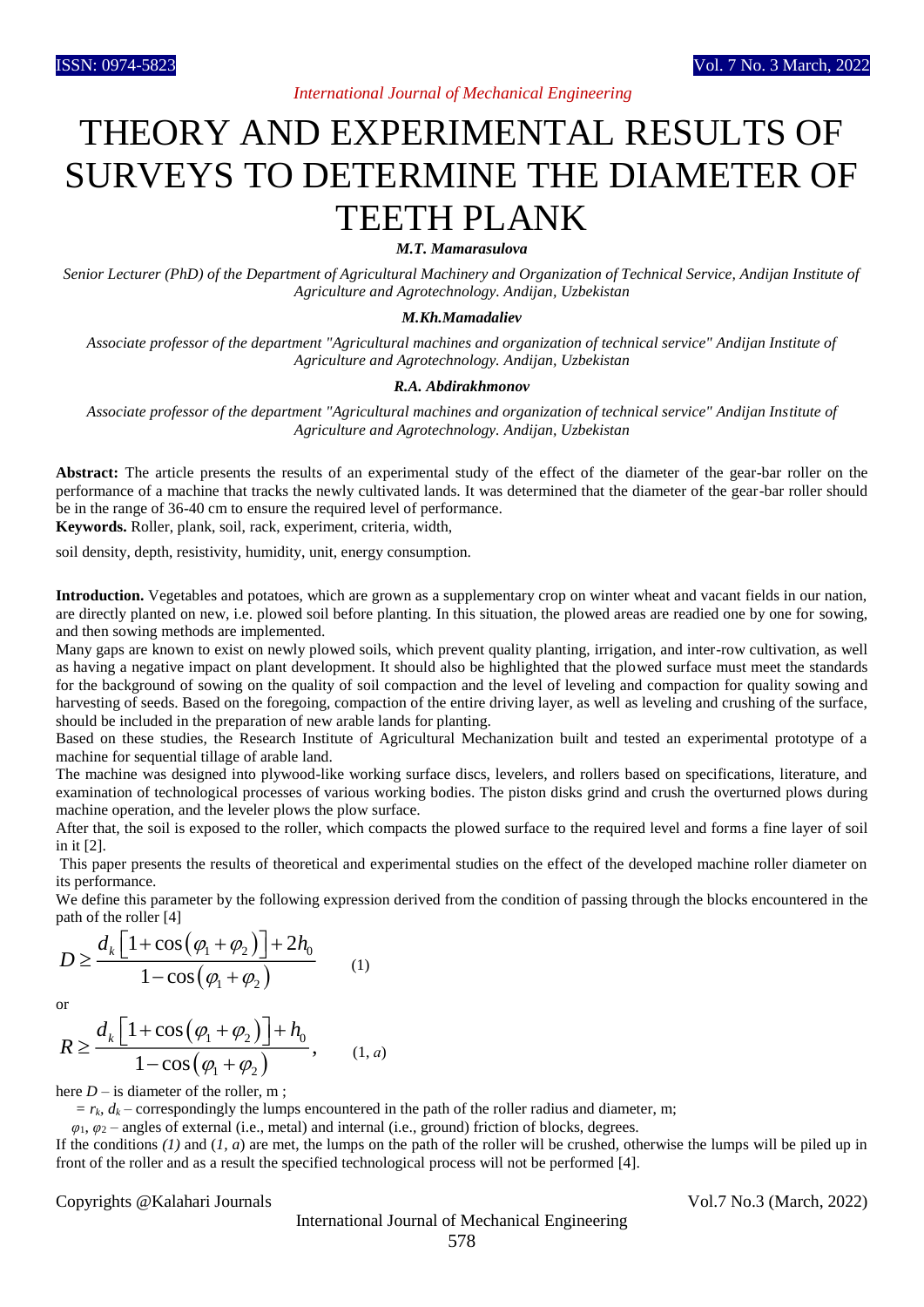In order to verify the results of theoretical research and to substantiate the optimal parameters of the machine gear rack for continuous tillage on plowed lands, the effect of the diameter of the gear rail roller on the performance indicators was studied in experimental studies.

In order to test the theoretically based parameters of the roller selected for experimental research in the field, the roller bases of different diameters with a coverage width of 1.5 m *(Figure 1)* were developed and prepared [5].

The diameter of the gear-bar roller was altered at intervals of 5 cm in the range of 30-45 cm, and its performance was investigated, based on the results of theoretical study completed during the trials. Other characteristics remained unchanged, such as the number of gears on the roller being ten, their height being five centimeters, the angle of their installation relative to the roller's axis of rotation being set at 15 degrees, and the specific vertical load on the roller being  $700 \text{ N}$  / metib.

Table 1 and Figure 1 illustrate the outcomes of the experiment.









**Figure 1. The bases of the roller with different diameters**

The number of soil fractions less than 25 mm increased at both speeds when the diameter of the roller was increased from 30 cm to 35 cm, but the amount of fractions smaller than 25-50 mm and greater than 50 mm reduced, indicating that the interaction of planks with soil process was activated. The quality of tillage of the roller dropped as the diameter grew from 35 cm to 45 cm, i.e. the quantity of fractions lower than 25 mm reduced and the amount of fractions between 25-50 mm and larger than 50 mm increased.

This is because their impact on the soil decreases due to the increase in the diameter of the roller and the increase in the distances between its planks [6].

| Influence of roller diameter on its performance |                             |              |      |                              |                                                                            |
|-------------------------------------------------|-----------------------------|--------------|------|------------------------------|----------------------------------------------------------------------------|
| The diameter of the<br>roller, cm               | Amount of soil fractions,%  |              |      | Density of<br>soil, $g/cm^3$ | Comparative<br>resistance of the<br>roller to gravity, N<br>$\rm \prime$ m |
|                                                 | Dimensions of fractions, mm |              |      |                              |                                                                            |
|                                                 | >50                         | $50 - 25$    | 25 > |                              |                                                                            |
|                                                 |                             | $V=6$ km / h |      |                              |                                                                            |

Copyrights @Kalahari Journals Vol.7 No.3 (March, 2022)

International Journal of Mechanical Engineering 579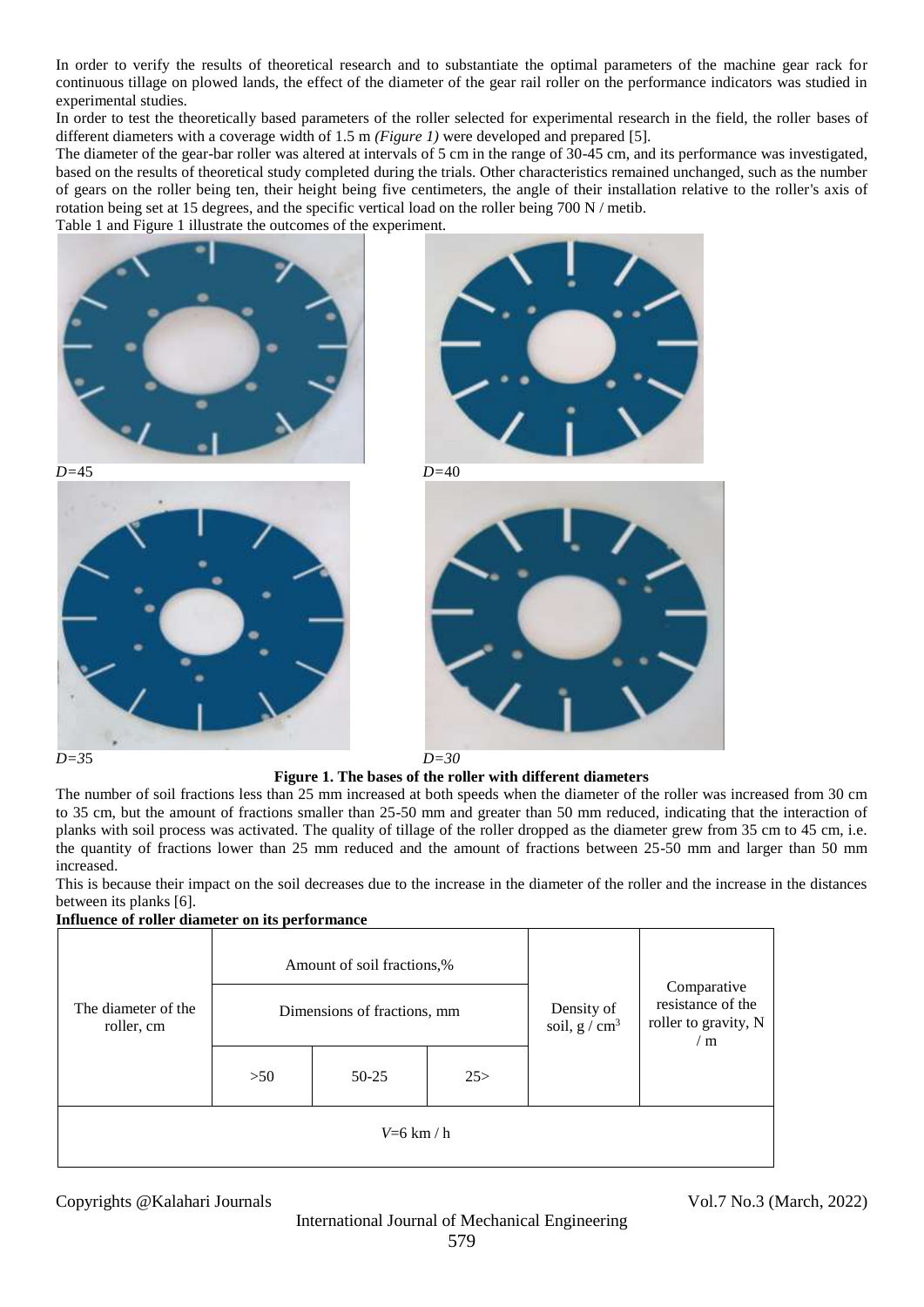| 30           | 7,3 | 11,1 | 81,6 | 1,23 | 256 |  |  |  |
|--------------|-----|------|------|------|-----|--|--|--|
| 35           | 5,5 | 11,0 | 83,5 | 1,15 | 219 |  |  |  |
| 40           | 7,5 | 11,2 | 81,3 | 1,11 | 200 |  |  |  |
| 45           | 5,2 | 14,2 | 80,6 | 1,09 | 195 |  |  |  |
| $V=8$ km / h |     |      |      |      |     |  |  |  |
| 30           | 5,1 | 11,8 | 83,1 | 1,17 | 273 |  |  |  |
| 35           | 4,1 | 11,2 | 84,7 | 1,10 | 240 |  |  |  |
| 40           | 5,2 | 12,4 | 82,4 | 1,09 | 212 |  |  |  |
| 45           | 4,4 | 13,9 | 81,7 | 1,07 | 210 |  |  |  |



**Figure 2. Variation of soil compaction rate (a), density (b) and rolling resistance (c) depending on its diameter.**

The specific gravity of the roller increases from 256 N / m to 200 N / m at a speed of 6 km / h and from 273 N / m to 210 N / m at a speed of 8 km / h, respectively, while the soil density increases from 1.23 g / cm3 to 1.09 g / cm3 and from 1.17 g / cm3 to 1.07 g / cm3. The fundamental reason for this is that the space between the planks has increased, as has the roller's contact zone on the ground.

An increase in operating speed from 6 km / h to 8 km / h has led to an improvement in the quality of soil compaction and a decrease in density, as well as an increase in specific gravity. These occur due to the increase in the shock forces acting on the soil by the roller and the resistance forces acting on them by the roller, and the decrease in the time of the roller's contact with the ground.

Copyrights @Kalahari Journals Vol.7 No.3 (March, 2022) The dependencies shown in Table and Figure 2 can be expressed by the following empirical formulas determined by the least

International Journal of Mechanical Engineering